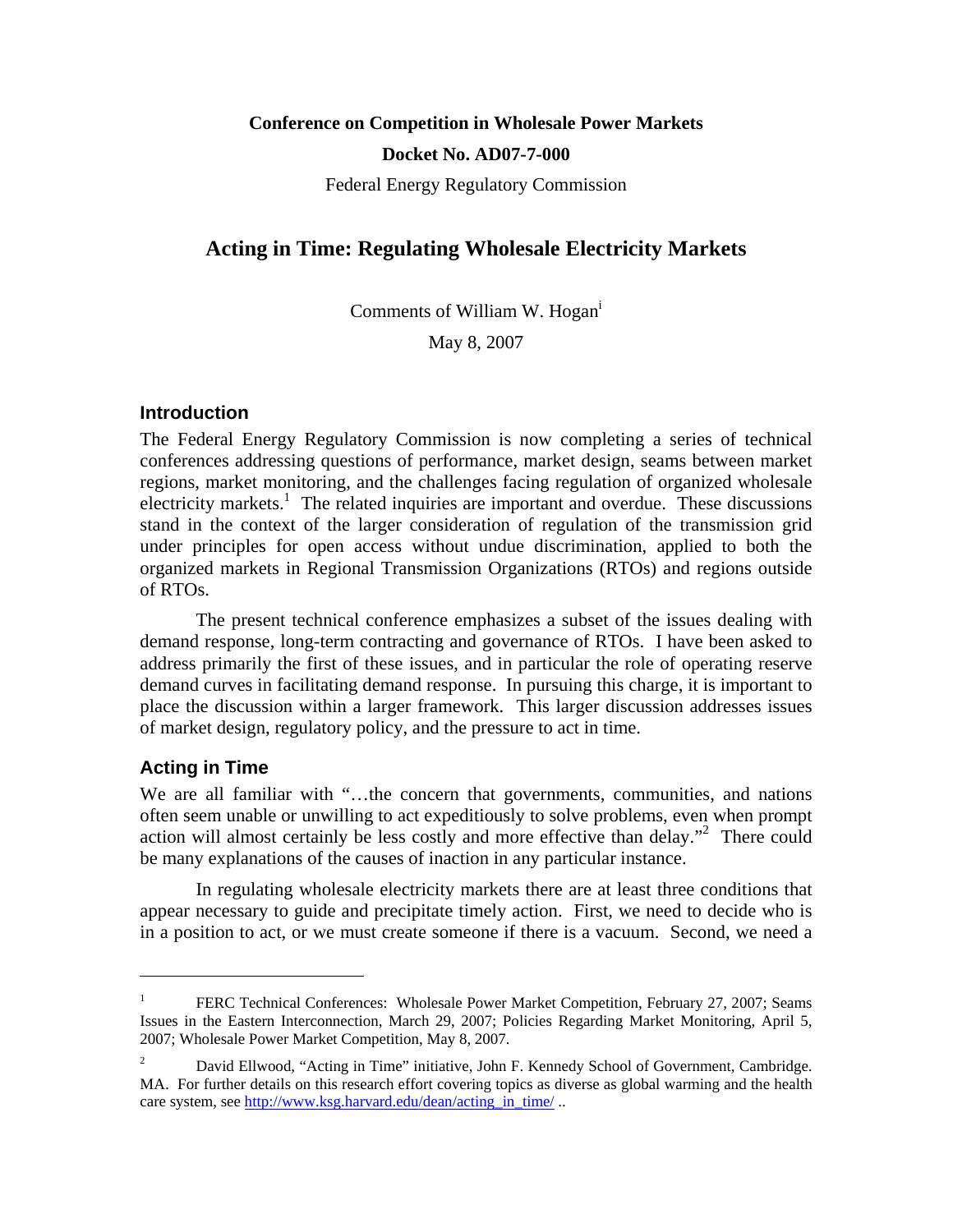framework for integrating what will be necessarily a set of related decisions and actions rather than shooting a single silver bullet. Third, there has to be a well-defined problem statement with understandable actions available that could address the issue; diagnosis without prescription presents only a circumstance, not a problem. A list of sufficient conditions for effective action would be longer, to include cost benefit analysis of alternatives, but these three necessary conditions will serve for the moment.

In the case of wholesale electricity markets, the Commission should be a locus of action. There is no doubt that the Commission has both the jurisdiction and the responsibility. As Chairman Kelliher observed at the technical conference in February, "[t]he Commission's policy is not and has never been deregulation," so there has been no abdication of responsibility. Chairman Kelliher went on to say that the nature of regulation has changed, with the task being to find the best possible mix of competition and regulation.<sup>3</sup> Furthermore, the prior technical conferences reinforced the straightforward opening statement supporting competition in wholesale markets as a clear and continuing national policy:

"While competitive markets face challenges, we should acknowledge that competition in wholesale power markets is national policy. The Energy Policy Act of 2005 embraced wholesale competition as national policy for this country. It represented the third major federal law enacted in the last 25 years to embrace wholesale competition. To my mind, the question before the Commission is not whether competition is the correct national policy. That question has been asked and answered three times by Congress.

If we accept the Commission has a duty to guard the consumer, and that competition is national policy, our duty is clear. It is to make existing wholesale markets more competitive. That is the heart of this review: to not only identify the challenges facing competitive wholesale markets but also identify and assess solutions."<sup>4</sup>

 Although there are many actors in the complex political process of developing regulatory policies to support wholesale market competition, leadership must come from the Commission. Absent this leadership, even the status quo is in jeopardy.

 This leadership fundamentally involves market design, and the design of compatible regulations to support that market design. In the case of electricity, with its complex and large interactions across the transmission grid, the market can't solve the problem of market design.

 As for the larger framework integrating the many components and decisions that arise in designing wholesale electricity markets, there is a clear answer that follows from both analysis and the by now extensive experience in organized wholesale markets: bidbased-security-constrained-economic-dispatch-with-locational-prices-and-financial-

<sup>3</sup> Endorsing comments attributed to Fred Kahn.

<sup>4</sup> Joseph T. Kelliher, "Statement of Chairman Joseph T. Kelliher," Federal Energy Regulatory Commission, Conference on Competition on Wholesale Power Markets AD07-7-000. February 27, 2007.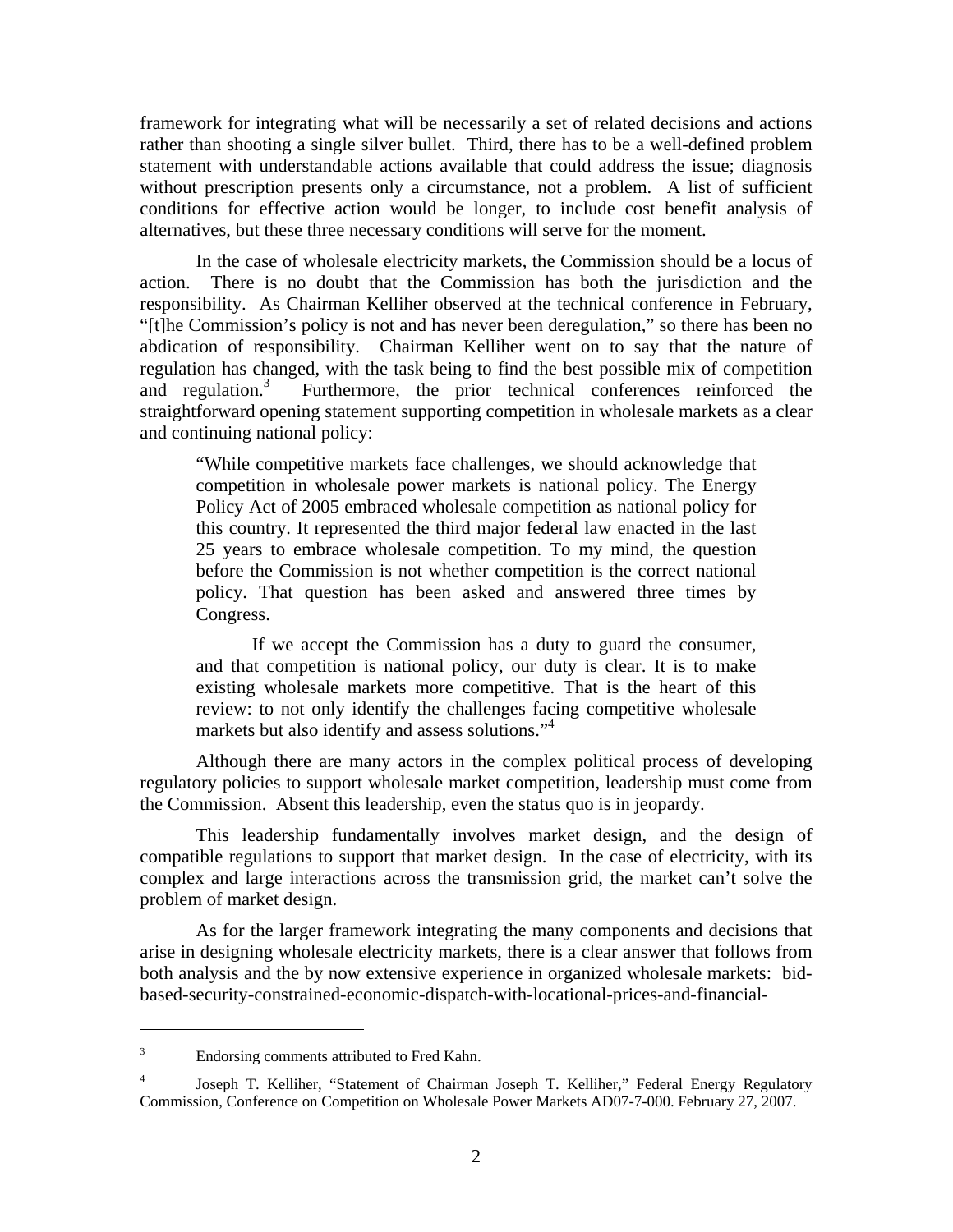transmission-rights.<sup>5</sup> As the Commission knows well, there has been an enormous amount of analysis and experimentation, and this basic design should by now be uncontroversial. This is not one market design framework among many possible alternatives; for wholesale market competition under the principles of open access without undue discrimination, it is the only framework known that works in both theory and practice. This framework captures the core of the designs in place or soon to be implemented in every organized market in the United States.

Although this basic market design should not be controversial, it requires continuous repetition. It is a simple fact that the nature and complexity of the interactions in the transmission grid are not well known to those who have not been taught by the engineers, and the results often seem counterintuitive. With a constant influx of new market participants, and new regulators, it is necessary to remind that there is a real problem here—electricity is different—and the proven market design contains many complementary pieces that fit together to provide a solution. Furthermore, for those who have not been taught by the economists, it is easy to forget that the prices and resulting incentives flowing from the market design are also complex, and are just as important to get right and consistent with the engineering details.

The fundamental problem centers on getting market pricing in place to provide the proper operating and investment incentives while creating the associated property rights to allow market-based investments to go forward. Ironically, for reasons that are peculiar to electricity, the critical pricing rules and conditions arise in the wholesale spot market. Electricity is different, and this difference makes a necessity of the apparent contradiction of a regulator as market designer.

The regulator can choose one of two paths. Consistent with the goal outlined by the Commission, the regulator can pursue little "r" regulation through designing rules and policies that are the "best mixture" to support competitive wholesale electricity markets. In pursuing the little "r" approach, a key requirement is to relate any proposed solution to the larger framework and to ask for alternatives that better support or are complementary to the market design. Many seemingly innocuous decisions appear isolated and sui generis, but on closer inspection are fundamentally incompatible with and undermine the larger framework.

The other path is to frame every problem in its own terms—inadequate demand response, insufficient infrastructure investment, or market power—and design ad hoc regulatory fixes that accumulate to undermine market incentives. This creates a slippery slope problem, where one ad hoc solution creates another problem, and regulators are driven more and more to intervene in ever more ad hoc ways. This leads to big "R" regulatory micro-management. For example, socialized costs for preferred infrastructure investment can easily reduce the incentives for other market-based investments, thereby

<sup>5</sup> For a similar succinct statement, review the comments of former Commission chair Besty Moler at the February 27, 2007, technical conference. For a more discursive summary, see John Chandley and William Hogan, "A Path To Preventing Undue Discrimination And Preference In Transmission Services," (August 2, 2006) Submitted to the Federal Energy Regulatory Commission, Docket No. RM05-25-000, August 25, 2006.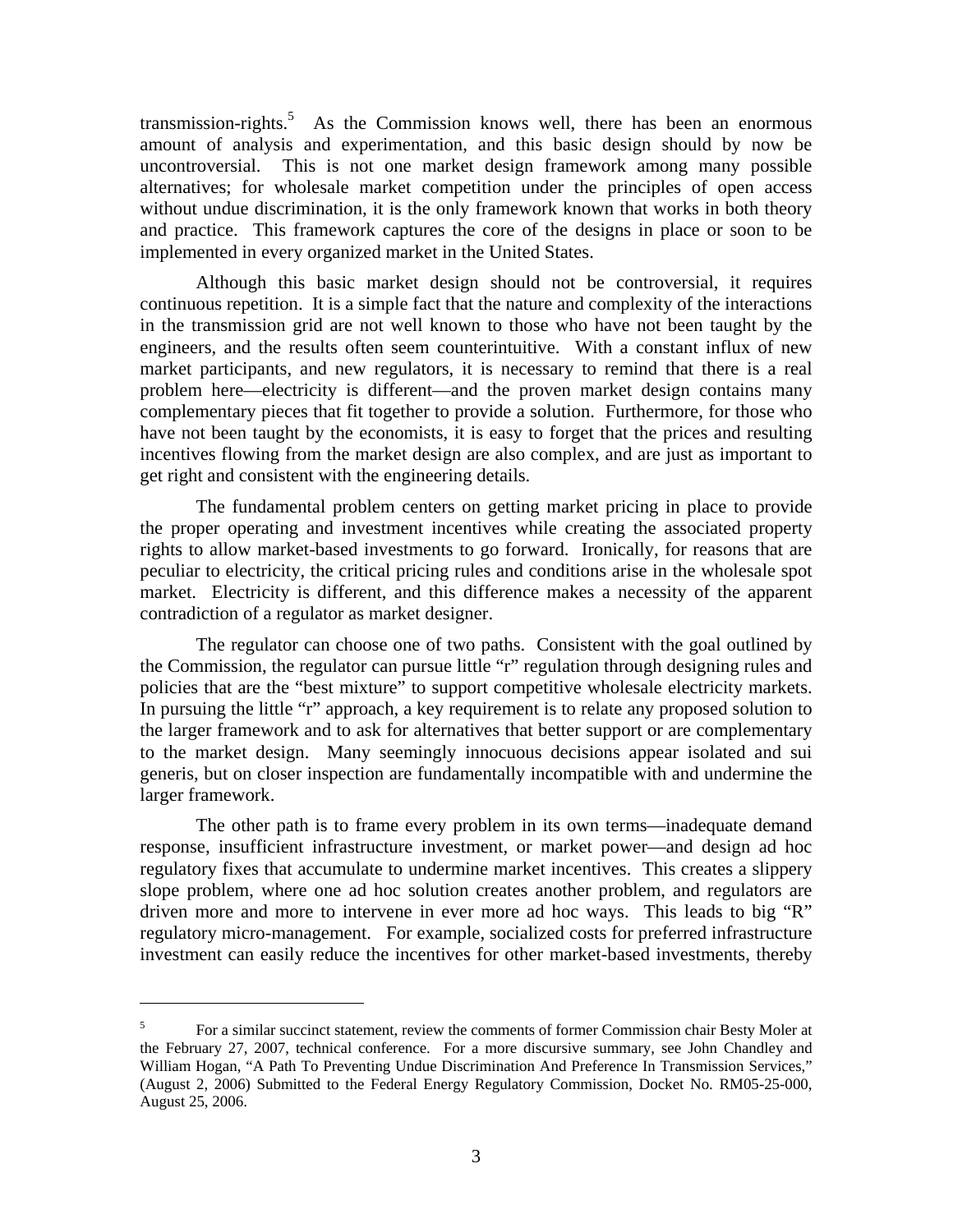increasing the need for regulators to select among additional appropriate investments and socialize even more costs.

A core idea of an electricity market that relies on market incentives for investment is that these incentives appear through the largely voluntary interactions of the participants in the market. A main feature of the market would be prices determined without either price caps or other interventions that would depress prices below high opportunity costs and leave money missing. The real-time prices of electric energy, and participant actions, including contracting and other hedging strategies in anticipation of these prices, would be the primary drivers of decisions in the market. The principal investment decisions would be made by market participants rather than the regulators, and this decentralized process would improve innovation and efficiency. A goal would be to avoid repeating the problem of leaving customers with stranded costs arising from decisions in which the customers had no choice. This change in the investment decision process and the associated reallocation of risks would arguably be the most important benefit that could justify greater reliance on markets and the costs of electricity restructuring. If this were not true, and if it would be easy for planners and regulators to lay out the trajectory of investment for the best portfolio of generation, transmission and demand alternatives, then electricity restructuring would not be needed.

A challenge for the Commission and market participants is to fulfill the joint responsibilities of regulation and support of competition. The general framework by itself does not provide all the answers, and regulatory intervention is required and ubiquitous. But the general market design framework does provide a powerful test bed for evaluating the degree to which proposed regulatory mandates address problems in a little "r" manner that is consciously supportive of market incentives and flexibility, or the degree to which big "R" decisions have some hope of avoiding the slippery slope.

The need to act in time to address the half empty glass of electricity restructuring seems greater everyday. The reverberations of the western energy crisis, extended debate over EPAct05, political tensions with state regulators over market design, and the competing attention of regulatory mandates for infrastructure expansion have delayed some of the most pressing market reforms in and out of the RTOs. The welcome move to mandatory reliability standards presents the Commission and NERC with a demanding new task to implement these standards in a manner that supports both reliability and wholesale competition. And external pressures pose real threats to the viability of markets. In an ironic twist, on December 19, 2006, the same day the Commission announced plans for this series of conferences, the Ninth Circuit promulgated its decisions in the Snohomish and CPUC cases.<sup>6</sup> At worst these decisions fundamentally undermine markets by making it much more difficult to develop viable long-term contracts. At best these decisions increase the pressure for the Commission to take up critical matters of market design.

 Action is needed to identify and implement the best mix of regulation and competition. Crafting and evaluating initiatives in the spirit of little "r" regulation would

<sup>6</sup> Pub. Util. Dist. No. 1 v. FERC, 471 F.3d 1053 (9th Cir. 2006) (Snohomish); Pub. Util. Commission of the State of Cal. v. FERC, 474 F.3d 587 (9th Cir. 2006) (CPUC).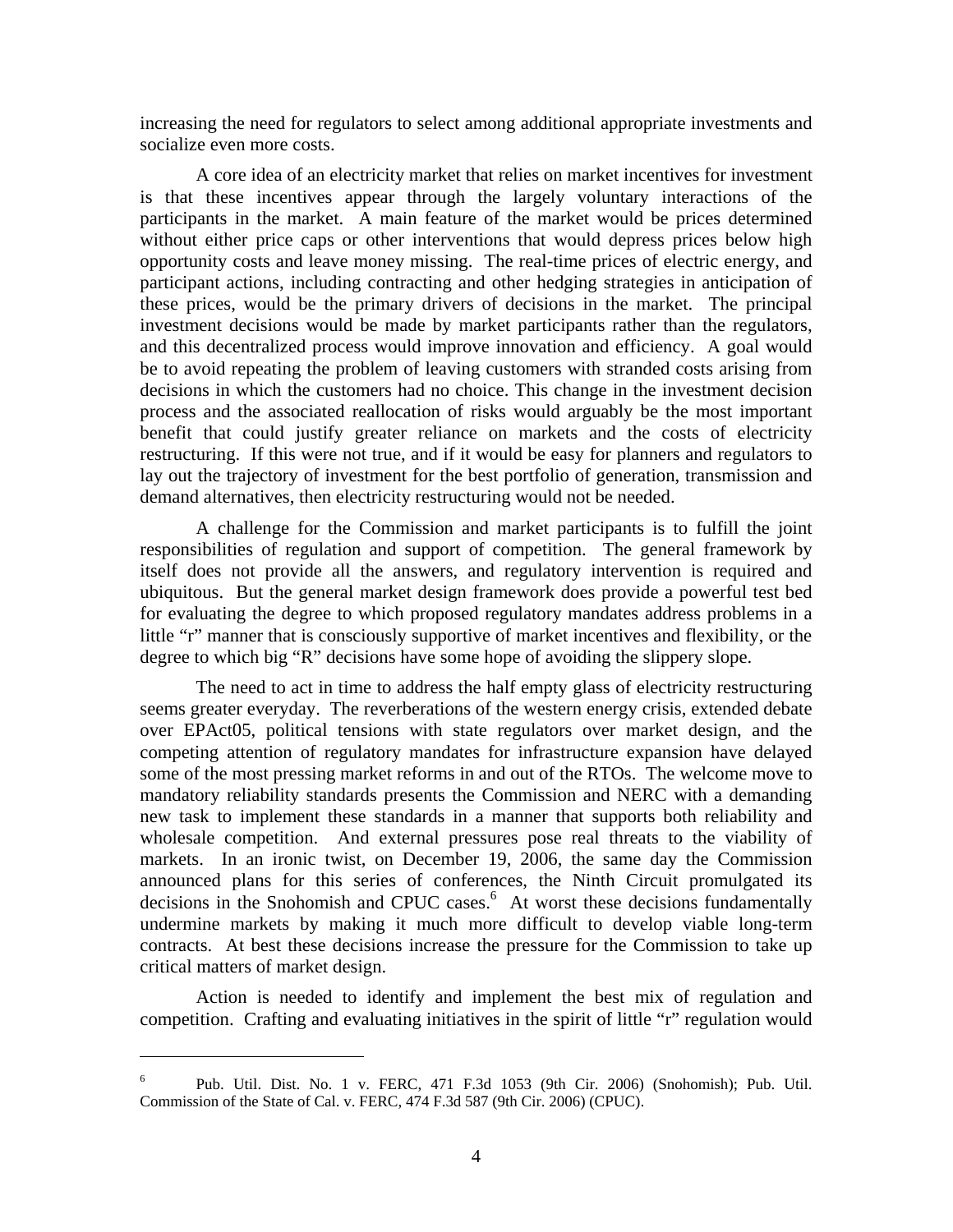apply the test of compatibility with the basic market framework. Supporting better demand response and infrastructure investment provides a timely illustration of the general argument.

#### **Demand Response, Price Incentives and Infrastructure Investment**

The early sessions in this series of technical conferences provided extensive discussion about the electricity restructuring glass as being half full or half empty. There have been impressive accomplishments through the organization and operation of RTOs. The qualitative evidence is sometimes dramatic. Many have forgotten, for example, the powerful difference in the performance in PJM in 1997 without locational pricing versus 1998 when locational pricing was implemented.<sup>7</sup> Furthermore, the systematic quantitative evidence is accumulating, as reported by others in the first technical conference in this series.

 However, all would agree that the glass is half empty, and it would be hard to justify all the costs and turmoil of the transition of electricity restructuring based on the results to date. The biggest open question is the degree to which markets can operate to improve the risk allocation and performance of major infrastructure investment decisions. And among the biggest disappointments has been the (very) limited success in eliciting greater demand side participation in the market. As suggested by the agenda in this conference, these problems are related.

 There is general agreement that efficient demand-side participation could have a dramatic impact on market performance. Not the least of which would be the impact on changing the magnitude and structure of needed infrastructure investment. Although there are a few steps in the chain of logic and actions needed to provide appropriate incentives for greater demand side participation, including metering and state regulation, there is one step that falls squarely in the domain of the Commission. This step would be to improve the price signals in the wholesale market. Despite recent headlines to the contrary, the basic fact is that wholesale electricity prices have been too low to support either infrastructure investment or adequate demand side participation in the crucial spot markets.

 In particular, prices in organized markets tend to be too low during conditions of generation capacity scarcity, exactly the time when the unexploited demand side resource would be most valuable. But without the signal and the reward through prices, there is insufficient market incentive for demand side action or for adequate infrastructure investment. There are many reasons for this inadequate scarcity pricing that relate to both mistakes in market design and practices of system operators.<sup>8</sup>

<sup>7</sup> William W. Hogan, "Getting the Prices Right in PJM: Analysis and Summary: April 1998 through March 1999, The First Anniversary of Full Locational Pricing," Harvard University (available at www.whogan.com ), April 2, 1999.

<sup>8</sup> Paul Joskow, "Competitive Electricity Markets and Investment In New Generating Capacity", MIT, June 12, 2006, http://econ-www.mit.edu/faculty/download\_pdf.php?id=1348.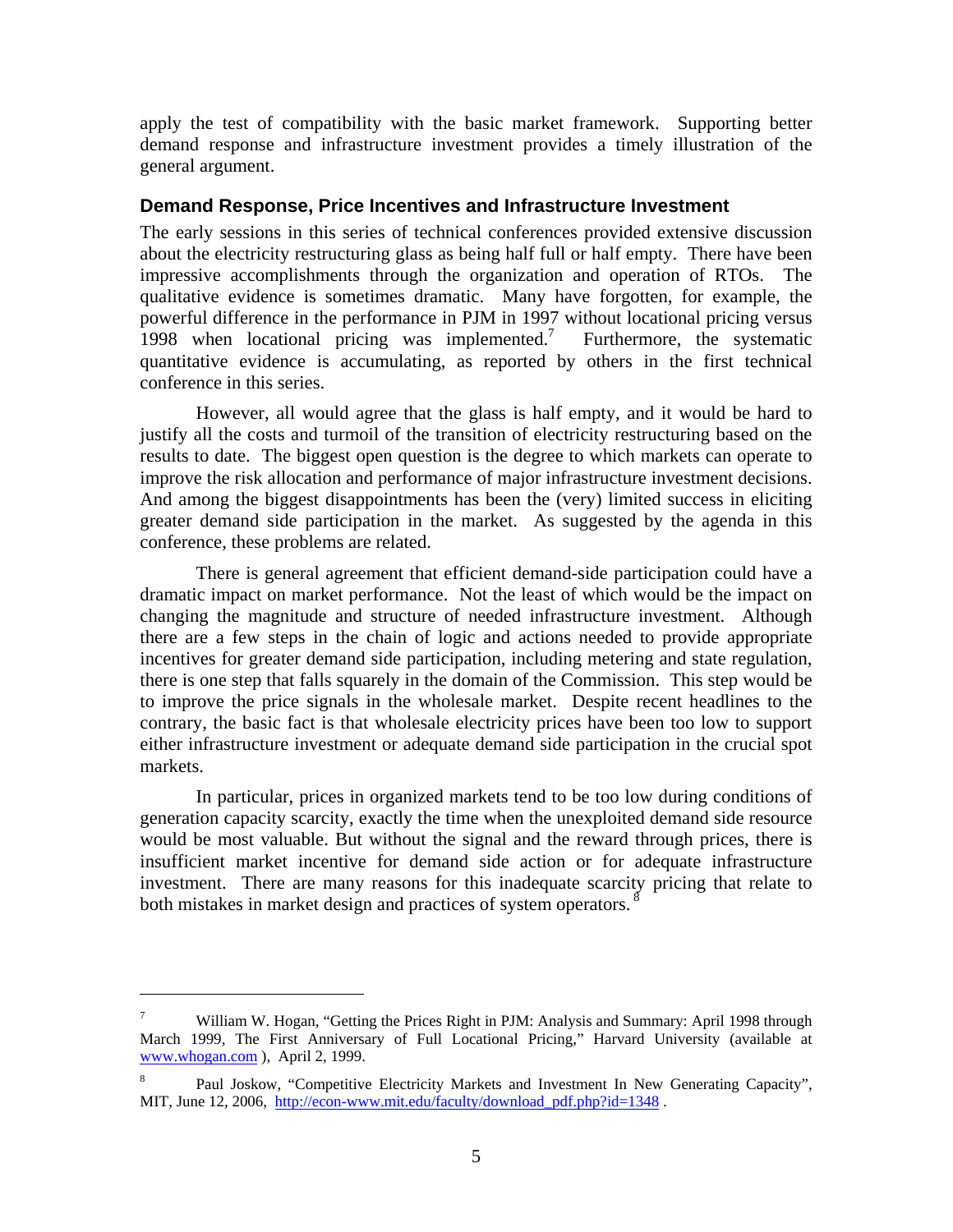A mistake goes back to the early discussion of the simplified story of electricity markets. A figure from the early discussions illustrated the principle of pricing in a spot market.



 The basic idea was that during most periods the price would be equal to the marginal costs of the most expensive generator in the economic dispatch, as illustrated by the two lower price levels depicted in the figure. This idea was well-understood and was easy to implement because it did not require any knowledge of the shape the demand curve. The marginal cost price could be determined directly from the total level of generation and the aggregated supply offers of the generators.

 However, as shown in the figure, during peak hours, when all the capacity was in use, the efficient price would be determined by the intersection of the demand bids with a vertical section of the supply offers. This would be easy to implement if there were enough demand bids. But in the absence of demand bids there is no guidance as to how to determine the appropriate scarcity price. In practice, the practice has been to apply the same pricing rules and set the spot price at the marginal cost determined by the supply offer of the most expensive plant running.

This pricing rule is both conceptually wrong and presents a major problem. The conceptual error is obvious from the figure. On a vertical segment of the supply curve the marginal cost of the most expensive plant running is too low to set the appropriate scarcity price. The major problem is that this failure to capture the proper scarcity prices in equilibrium eliminates all of the energy revenues needed to cover the capital costs of the peaking generator, and a major fraction of the revenue needed to cover the capital costs of all other mid-range and base-load generation. The same applies to investments for demand-side alternatives and incentives for demand-side participation in the spot market.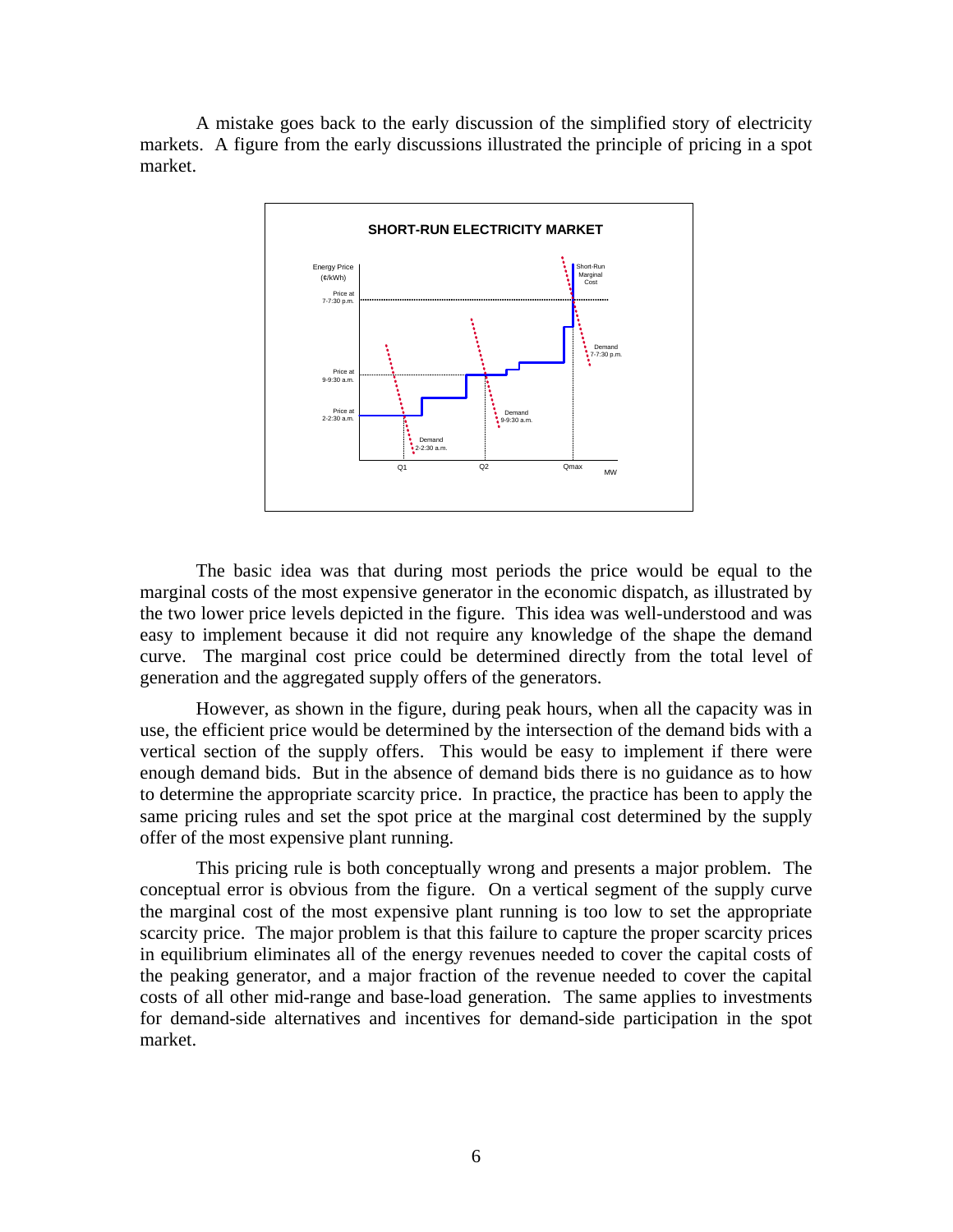This result is known as the "missing money" problem.<sup>9</sup> It is important to recognize that this is not a second-order problem. As documented by many analyses and summarized in the Joskow overview, compared to the efficient equilibrium, a large fraction of the money has been missing.

 The big "R" solution to this infrastructure investment and demand-aide participation problem has been to construct increasingly expansive regulatory mandates to require investment, long-term contracting, and demand-side programs that must overcome market incentives without adequate scarcity pricing. There is so much effort being devoted to these fixes that we all should hope that they will work. However, these regulatory mandates do nothing to address the little "r" problem of revising the market design to provide better scarcity pricing.

#### **Operating Reserve Demand Curve Theory and Scarcity Pricing**

A problem with identifying the little "r" approach of revising the wholesale electricity market design to provide better scarcity pricing is the almost universal judgment that this would be politically infeasible, even if it does work in Australia. This argument has been powerful and has produced an immediate segue into a variety of big "R" regulatory mandates to deal with the symptoms without further consideration of treatment directed at the fundamental problem.

 There are two immediate arguments against simply assuming that better scarcity pricing is impossible. First, improved scarcity pricing should not be done in isolation. It could and should be seen as a complement to improvements in long term contracting, or as an adaptation to systems like the New Jersey Basic Generation Service auction.<sup>10</sup> The impact of better scarcity pricing would not change the need for regulatory interest in contracts as part of long-term hedging programs, especially for smaller customers. However, it would have a major impact on the nature of such contracts and could greatly simplify matters such as dealing with the deliverability of generation capacity.

 Second, improved scarcity pricing and better long-term hedges need not be thought of as mutually exclusive of the more direct big "R" mandates for infrastructure investment and demand side programs. To the contrary, in most cases well-designed mandates would be easier to implement with better scarcity pricing in the spot market. In addition, better scarcity pricing provides about the only hope as an insurance policy in the event that the carefully planned regulatory mandates don't quite deliver on the actual needs in the future spot market. If there is a commitment to the big "R" regulatory mandates for resource adequacy and demand side programs, this should not preclude

1

<sup>9</sup> The term "missing money" describes the condition in which prices in the markets for energy and ancillary services are kept below market-clearing levels, especially in hours of scarcity, with one result being that the prices fail to cover the fixed costs of generators. The characterization as "missing money" comes from Roy Shanker. For example, see Roy J. Shanker, "Comments on Standard Market Design: Resource Adequacy Requirement," Federal Energy Regulatory Commission, Docket RM01-12-000, January 10, 2003.

<sup>&</sup>lt;sup>10</sup> William W. Hogan, "On An 'Energy Only' Electricity Market Design For Resource Adequacy," Center for Business and Government, John F. Kennedy School of Government, Harvard University, September 23, 2005, pp. 27-33, (available at www.whogan.com).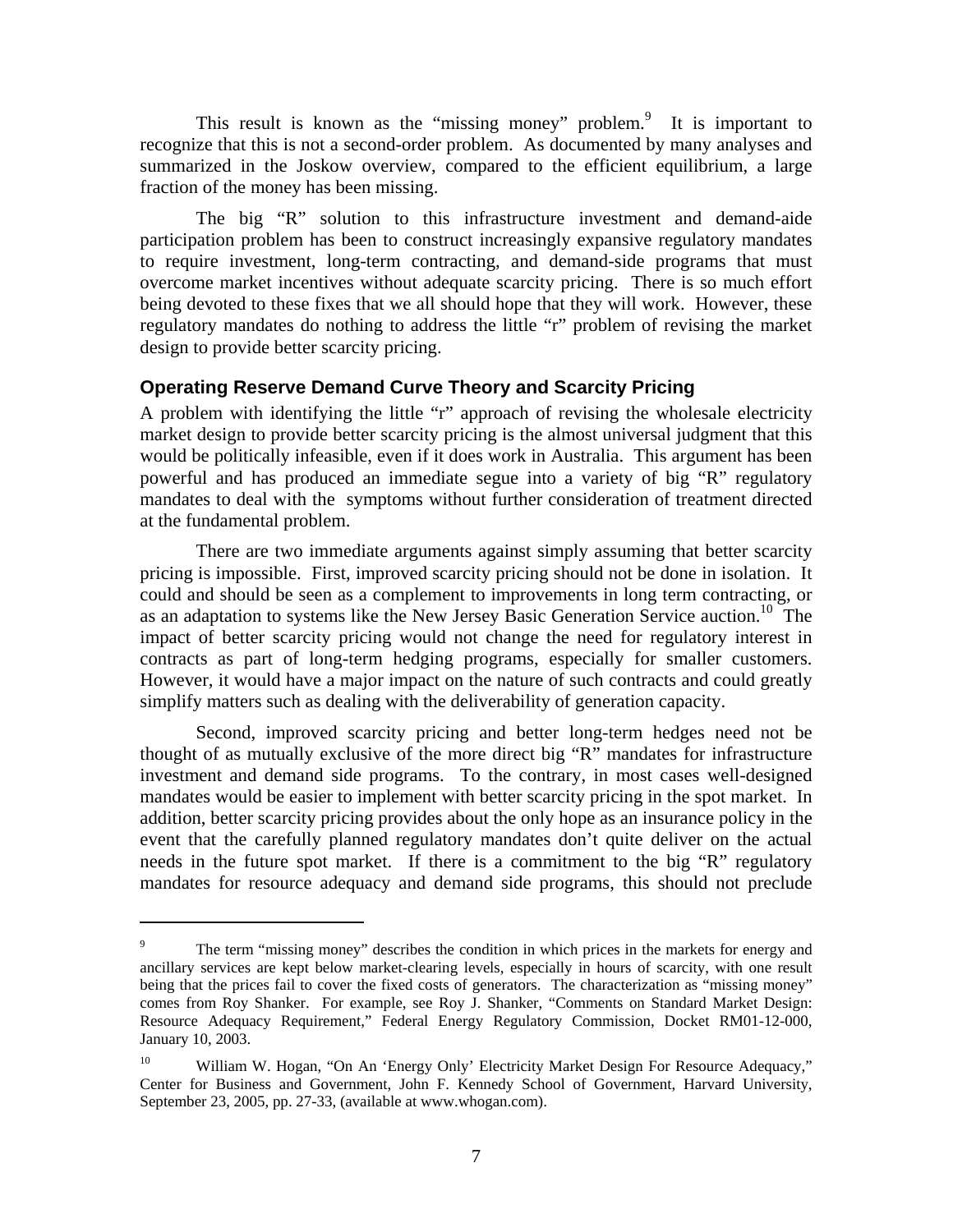attention to better scarcity pricing. If we have to choose, better scarcity pricing should be the priority. But we do not have to choose. The obvious answer is to do both.<sup>11</sup>

 If we were to seek better scarcity pricing, how would this be done beyond simply hoping for more bidding by dispatchable demand in the spot market? An answer appears through inspecting another "mistake" in the early discussion and implementation of market design for wholesale electricity markets. The stylized spot market figure illustrating equilibrium pricing neglects the role of operating reserves. In the presence of adequate demand side bids, the simplification of treating operating reserves as a fixed added capacity requirement is a small complication and makes no material difference in the analysis.

 In the absence of adequate demand side bids, however, treating operating reserves as a fixed capacity adder is wrong both in the conceptual implications for equilibrium pricing and as a practical description of what actually occurs in system operations in any electricity system, including in the organized markets.<sup>12</sup>

 Here the term operating reserves refers to many things including spinning reserves that are synchronized to the system and available to provide immediate energy production, quick start units that might be available in ten minutes, standby reserves that might be available in twenty minutes, voltage reductions, and so on. Dealing with the range of tools is not trivial but is doable. However, for the present discussion we can think of operating reserves generically as dispatchable supply and demand options that are immediately available but being held in reserve.

 These operating reserves are inherently short-term and are quite distinct from the installed capacity reserves more commonly discussed. However, installed capacity mandates are a long-term concept, distinct from the necessary and essential operating reserve requirements.

 Operating reserves are needed to meet two objectives. One is to reduce the probability that the system operator will turn to involuntary load curtailments over the time frame when there might be unexpected outages or surges in demand. Another is to ensure that there is enough immediately available capacity to protect the system in the event of a contingency that could otherwise bring down the whole system. The former involves probabilities and tradeoffs. The latter acts as a constraint given the list of monitored contingencies.

 The simplifying assumption that there is a fixed requirement for operating reserves is consistent with the contingency constraint idea, but it is not compatible with the probabilistic analysis of reducing the expected but limited involuntary curtailments of load.

<sup>&</sup>lt;sup>11</sup> William W. Hogan, "Resource Adequacy Mandates and Scarcity Pricing: Belts and Suspenders," Harvard University, February 23, 2006, (available at www.whogan.com) .

<sup>&</sup>lt;sup>12</sup> William W. Hogan, "On An 'Energy Only' Electricity Market Design For Resource Adequacy," Center for Business and Government, John F. Kennedy School of Government, Harvard University, September 23, 2005, pp. 11-14, (available at www.whogan.com). For a related discussion of the importance of an operating reserve demand curve, see ISO New England, "2006 Wholesale Markets Plan," September 2005, pp. 16-17.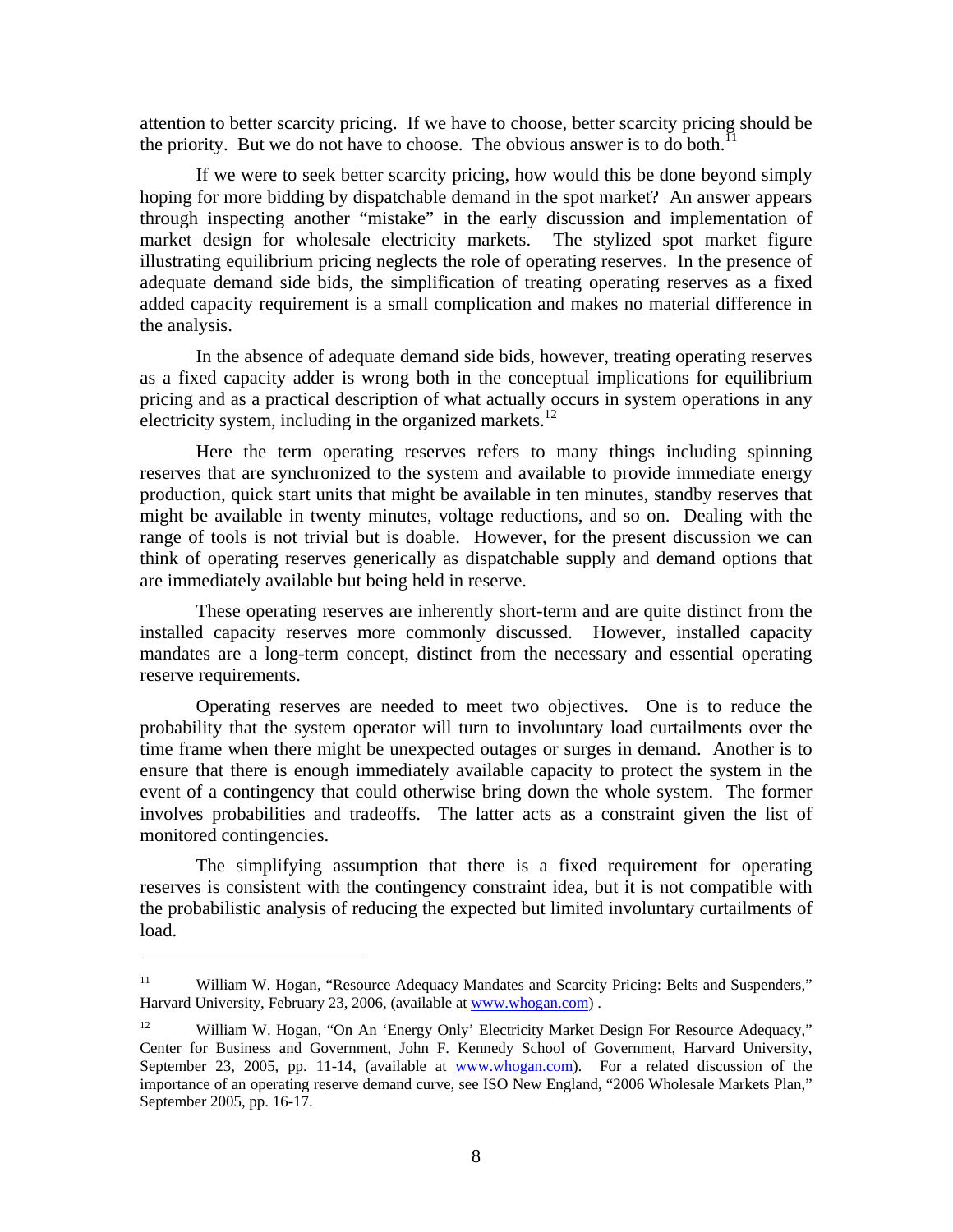For the contingency constraint, it is true that there is a fixed requirement for operating reserves (adjusted for particular momentary conditions). Below this level there is a very high value for incremental operating reserves equal to the value of loss load (VOLL), because the system operator will incur that cost by curtailing load in advance in order to restore the minimum contingency requirement for operating reserves. However, once the contingency constraint is satisfied, the value of additional operating reserves drops to zero. For the contingency constraint there is a vertical demand curve, just as in the stylized model.

 By contrast, when considering the tradeoff of the probability of getting into a circumstance that requires involuntary load shedding, more operating reserves should be better. With increasing availability of operating reserves the marginal value would decline, but in the nature of such probabilistic analysis the value would never go to zero. More operating reserves would be better. For this reason, a vertical operating reserve demand curve is incorrect as a conceptual matter.

 In the presence of active demand side bidding, the vertical operating reserve demand curve would not be a serious quantitative problem and would have little impact on scarcity pricing. But without active demand-side bidding, the conceptual mistake has real practical significance.

 The theoretical problem of the vertical operating reserve demand curve is compounded by the practice in all markets. In practice, system operators do not adhere to a fixed operating reserve requirement. As capacity becomes shorter, the operator takes a number of steps to use some of the existing reserves, reduce voltage, or implement various emergency actions. Only as a last resort in this sequence of steps will the operators turn to involuntary load curtailments in rolling blackouts, and then only to maintain the inviolate constraints of enough reserves to meet the contingency constraints protecting against a system-wide failure.

 These operating practices are in general a good thing, and have been developed over many years to provide the requisite high reliability on the grid. What is not a good thing is that these many operating practices have not been integrated with the pricing provisions in the organized markets. Perversely, for the most part the net effect of all these practices is to reduce the marginal cost of the most expensive generator running and, coupled with the pricing mistake described above, these practices interact with the pricing flaws and result in lower not higher prices during scarcity conditions.<sup>13</sup>

 The scarcity pricing problem does not arise from the operating practices but from the conceptual failure of the simple market design to incorporate the operating reserve demand curve. The little "r" solution to this failure of market design is simply to replace the flawed concept of the vertical demand curve for operating reserves with the more realistic model that allows for different values (prices) for operating reserves above the absolute minimum level required to meet the contingency constraints.

<sup>&</sup>lt;sup>13</sup> Paul Joskow, "Competitive Electricity Markets And Investment In New Generating Capacity", MIT, June 12, 2006, http://econ-www.mit.edu/faculty/download pdf.php?id=1348 , p. 35.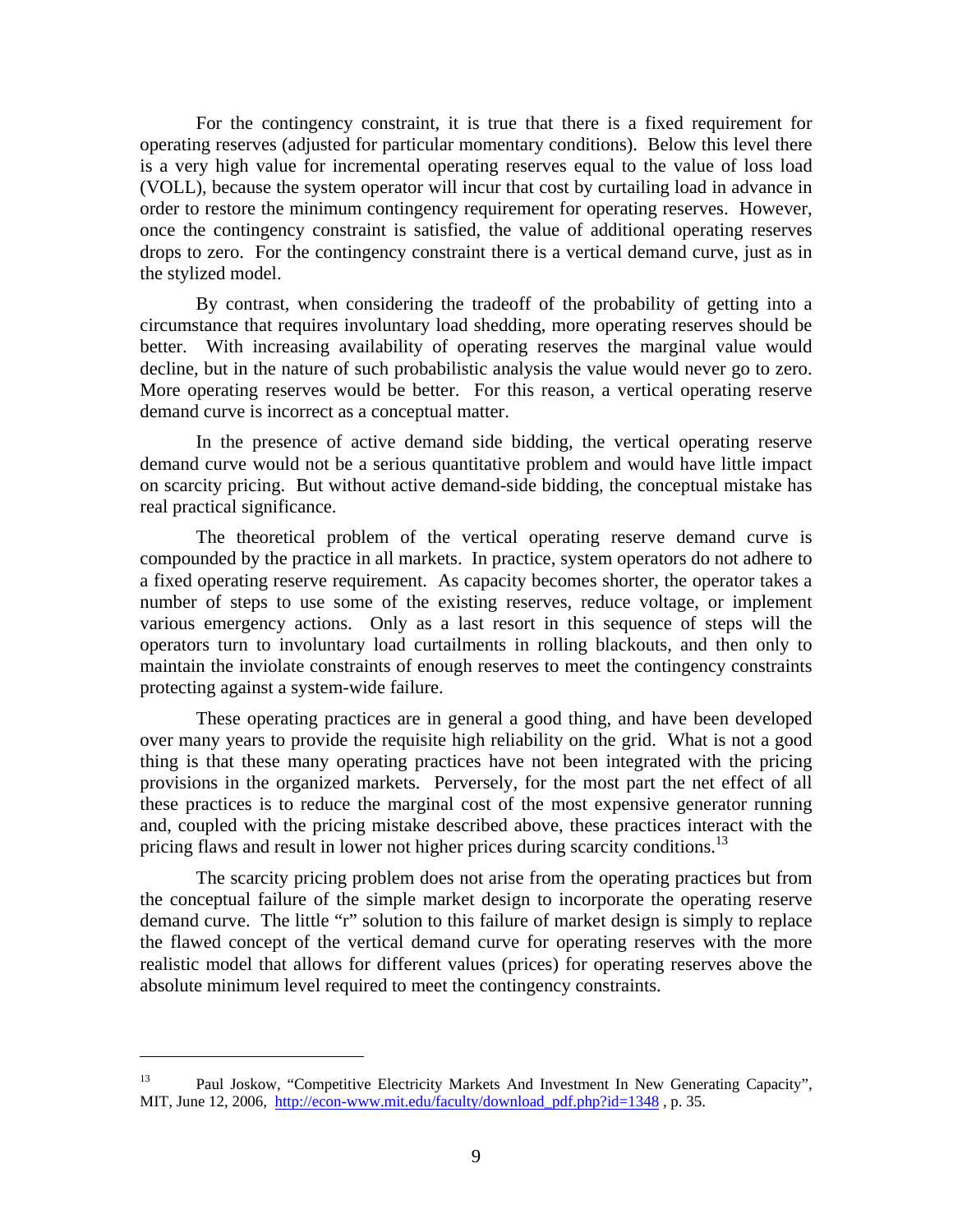This is not a new idea, and it is not simply a conceptual proposal, For example, the New York Independent System Operator (NYISO) adopted the concept and implemented an operating reserve demand curve integrated with the energy market design in the spot market. In this system, when capacity is constrained and operating reserves are reduced, the value of marginal reserves rises, increasing both the price of energy and the related opportunity costs of reserves.

#### **Operating Reserve Demand Curve Implementation**

There are two problems in using the actual NYISO operating demand curve to illustrate a real implementation of the concept. First, the demand curve as published is not the actual demand curve. Rather the published values are the shadow prices on various constraints, and the operating reserve demand curve is defined only implicitly through the interaction of these constraints. Second, the values of the constraints were obtained from good engineering judgment, but provide little insight into how the concept could be translated to other settings.

 Using a formal albeit simplified model and representative data from the NYISO, it is possible to outline how to obtain a reasonable operating reserve demand curve and to determine the quantitative implications of its use. This in turn provides the opportunity to address some of the obvious questions that arise in considering broader implementation of the concept.

 There is no known model that addresses all the complications of formalizing the operating reserve demand curve. For example, there are regional restrictions on reserves that do not lend themselves to the same simplifications of energy pricing that give rise to locational marginal prices (LMP) for energy. There would still be engineering judgment, but the judgment would move from setting the prices to defining regional groupings and translating multiple operating practices into a common metric.

 Ignoring the regional grouping, a representative model applied to NYISO data yields an illustrative operating reserve demand curve.<sup>14</sup> This illustrative case is for an expected load of 34,000 MW and representative probabilities of changes in load and generation availability of the next half hour.

With the security minimum set at 500 MW, the remaining demand curve reflects the probabilities and the assumed VOLL of \$10,000/MWh for involuntary curtailments based on rolling blackouts. If operating reserve falls below the security minimum, the operator would curtail load, and the price for incremental operating reserves would be \$10,000. Above the security minimum, the demand curve reflects the calculated marginal value of expected unserved energy (VEUE).

<sup>&</sup>lt;sup>14</sup> William W. Hogan, "Reliability and Scarcity Pricing: Operating Reserve Demand Curves," Harvard University, March 2, 2006 (available at www.whogan.com).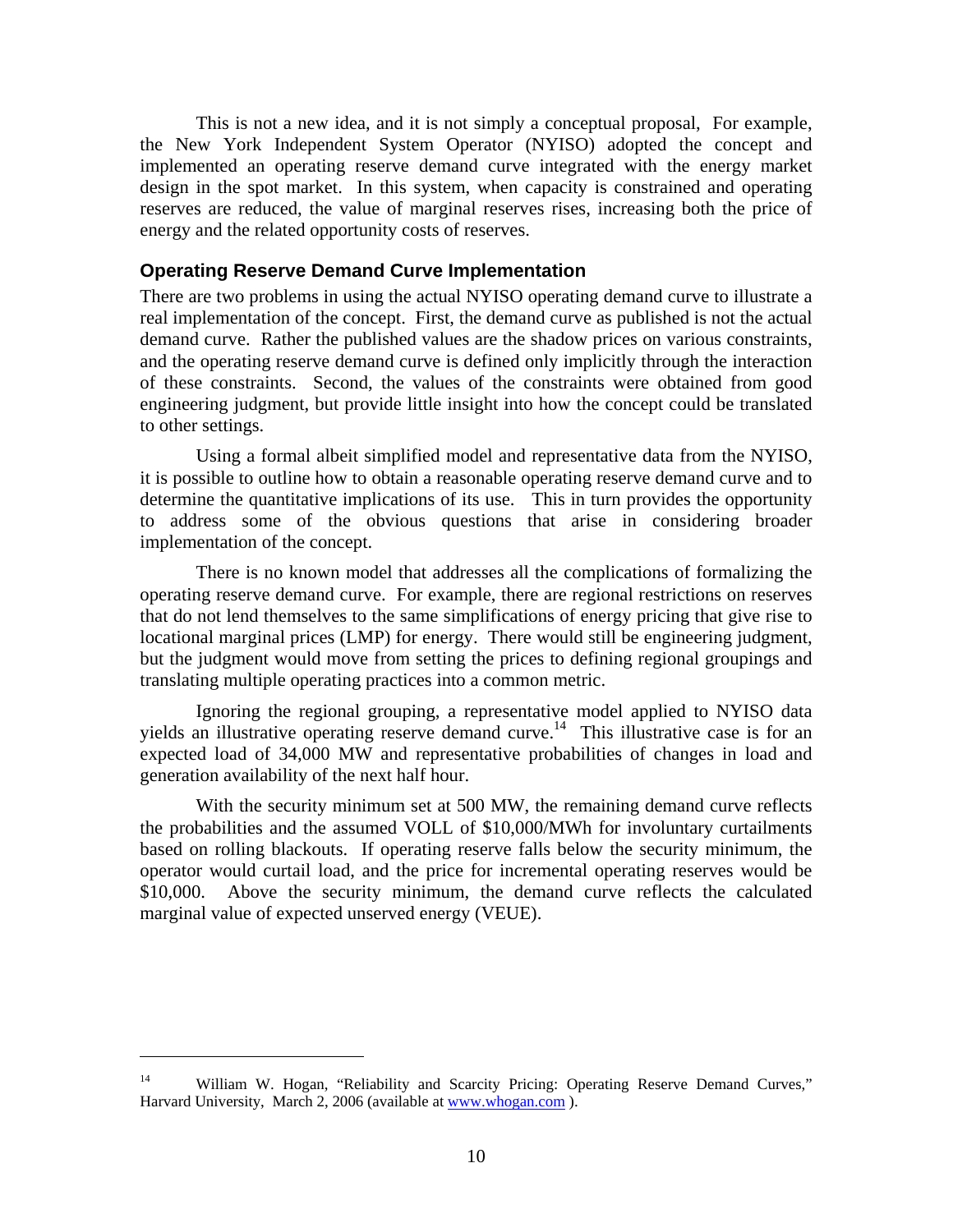

 This example operating reserve demand curve based on representative data illustrates several important points regarding the shape, magnitude and costs. The shape has a simple explanation. As discussed above, there are two underlying demand curves. One is the vertical demand curve from the security minimum defined by the contingency constraint. Second is the more conventional demand curve defined by probabilistic analysis and the value of expected unserved energy. The usual rules apply to yield horizontal addition. Another way of thinking about this is that at the minimum security level of 500 MW, the probability that net demand will exceed expected net demand in the next half hour is less than one. Hence, the curved portion of the demand curve connects at a price below the VOLL.

 The magnitude of the illustrativereserve scarcity prices is either very large or very small, depending on the standard of comparison. When considered against the existing maximum offer caps of \$1,000 per MWh in most organized markets, the \$10,000 figure seems quite high. For example, even in the NYISO case operating reserve demands and prices are determined simultaneously, and have not approached the \$10,000 level.

When compared to the standard set by existing resource adequacy programs, however, there is a different story. There have been regular calculations to show that the long-term installed capacity reserve requirements imply a VOLL of \$200,000 (or much more) per MWh, yielding a corresponding maximum price for operating reserves. Hence the illustrative operating reserve demand curve prices would be modest by comparison,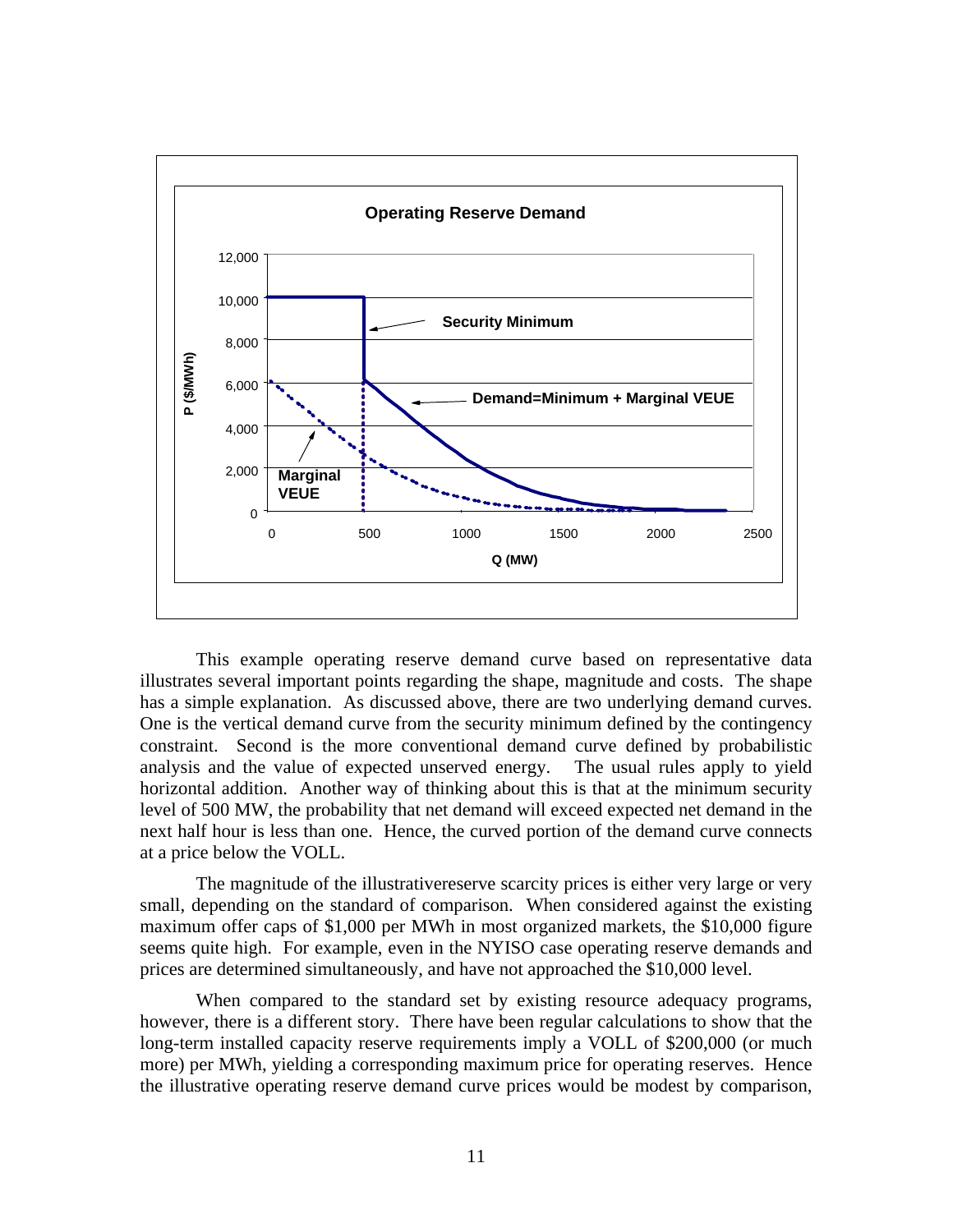and this suggests that there is either something wrong with the VOLL assumption or something wrong with the installed capacity reserve requirement.

The demand curve defines the price and this is related to marginal cost. We might be interested in the total cost of expected curtailment implied by our operating reserves rules. The area under the demand curve to the right defines this total cost. If we integrate the area under the demand curve to the right of the security minimum, we find that for the NYSIO case the estimated total cost of operating at the security minimum is of the same order of magnitude as the total cost of the energy generation. We can't ignore the generation costs as that is an explicit part of the dispatch. But it is possible to ignore, or at least not account for, the value of expected unserved energy. The example shows that this cost is not trivial.

Apparently the operating reserve demand curve is important in its own right, and it would be crucial for improving scarcity pricing while we work to expand demand side bidding. There is real money here. If we take this seriously, then there is a series of related issues.

### *Demand Response*

Better scarcity pricing implemented through the operating reserve demand curve would provide an important signal and incentive for flexible demand participation in spot markets. Those market participants that already have access to wholesale market prices and the necessary metering to reflect hourly or shorter price changes would now have an opportunity to react to prices that better reflect the real value of demand response. And those market participants without access or meters, but who have a significant capability to react to prices, would see an incentive to overcome the barriers and react to spot prices. The greater the demand response, the less important will be the operating reserve demand curve. But we should not wait for the demand response before implementing the operating reserve demand curve. Without demand response, the operating reserve demand curve is more important, and it could catalyze an accelerated expansion of demand response. This would be especially true when prices would be highest, and demand response would be most valuable.

# *Price Spikes*

Introduction of an operating reserve demand curve with a maximum price at the VOLL raises the specter of regular price spikes. While this may happen on occasion, to focus on this is a mistake. When price spikes do occur under this model, there is a real shortage of capacity and the price signal must be needed. The higher price would be part of the solution.

 A more often overlooked feature is that the operating reserve demand curve implies that there should be some scarcity price adder in virtually every hour of operation, not just when reserves get dangerously close to the security minimum. This would be consistent with the experience in NYISO, and would be a reasonable conjecture for other systems. The contribution to the "missing money" from better scarcity pricing would involve many more hours and smaller price increases.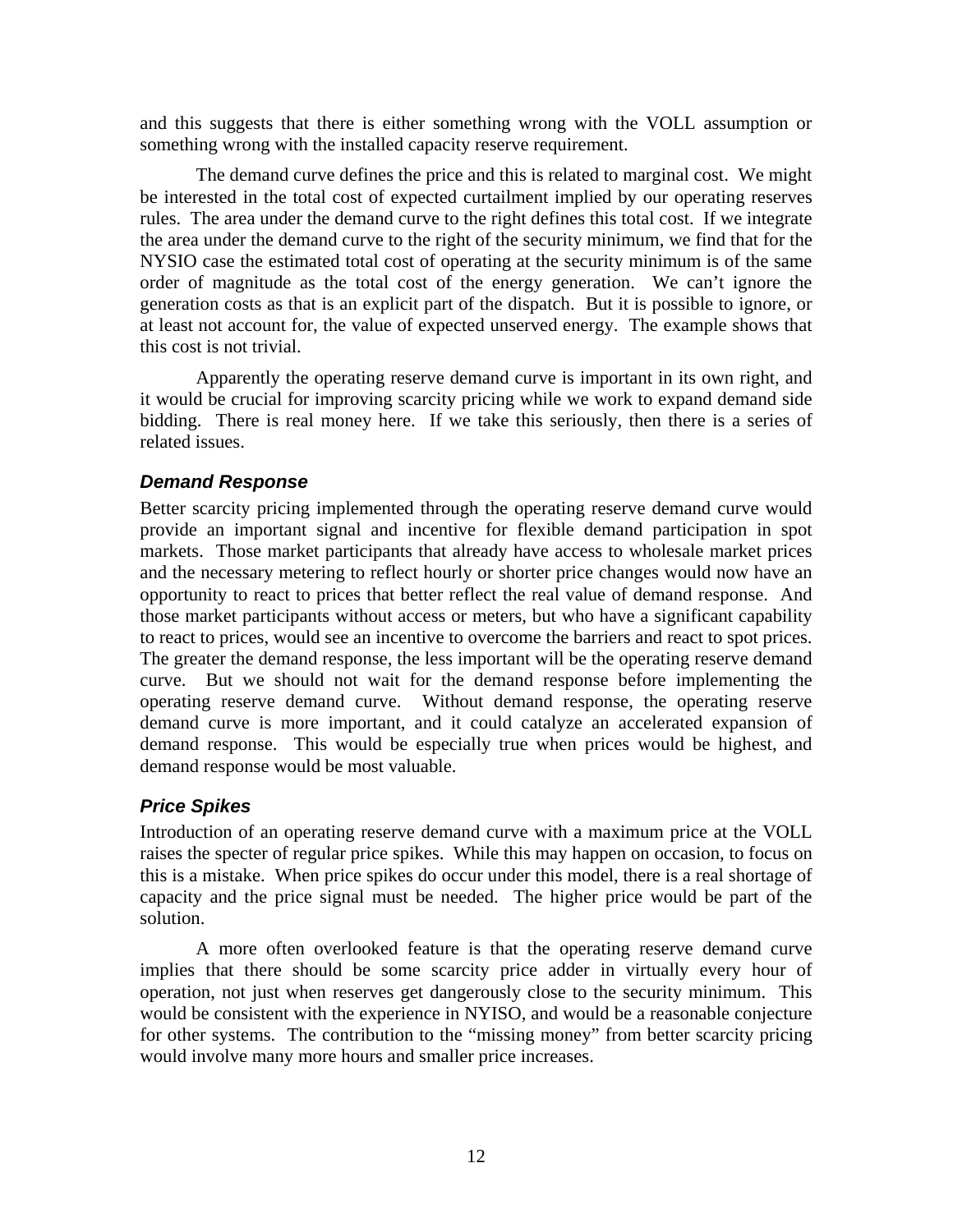### *Practical Implementation*

The case of the NYISO disposes of any argument that it would be impractical to implement an operating reserve demand curve. The NYISO price assumptions and parameters could be revisited, but the basic existence test has been completed. The experience from NYISO shows that this operating reserve demand curve, fully integrated with economic dispatch and energy pricing, is feasible and important.

## *Operating Procedures*

Implementing an operating reserve demand curve does not require changing the practices of system operators. The assumption is that the same principles that were followed in developing LMP would be followed here. In other words, reserve and energy prices would be determined as though the decisions by the operators were consistent with the adopted operating reserve demand curve. This would require some translation from the practices into equivalent operating reserve quantities. For example, a small voltage reduction would be mapped into the pricing rule as though it were a reduction of operating reserves. Hence, prices would go up during voltage reductions, not down as they do under current rules. Similar comments would apply to appeals to reduce load, exercise interruptible contracts, and so on.

### *Multiple Locations*

Transmission limitations mean that there are locational differences in the need for and efficacy of operating reserves. There is not as yet a simple way to delineate these requirements to the degree we model LMP differences. However, this is not an insurmountable problem and a workable zonal system appears in the NYISO case. Reserve requirements are different in New York City, but in-city reserves can also contribute to meet total NYISO needs. The pricing model implemented includes these interactions and prices cascade to reflect the combined value of locational reserves.

### *Multiple Reserves*

There are different kinds of operating reserves, from spinning reserves to standby reserves. These are familiar to system operators. With a few simple rules, similar to the mechanism for cascading prices across locations in NYSIO, there could be consistent pricing of multiple categories of reserves.

# *Reliability*

There are and will be operating reserve requirements to meet reliability standards. The same minimum security requirements for contingencies would remain to meet the same reliability requirements. The pricing mechanism provides a stream of revenue even when operating reserves exceed the strict minimum. In addition, the pricing rules make the generator indifferent between generating energy and providing operating reserves. Both features should enhance reliability in the same way that pricing energy at LMP improved reliability and system operations. Market operating incentives would be better aligned with reliability requirements.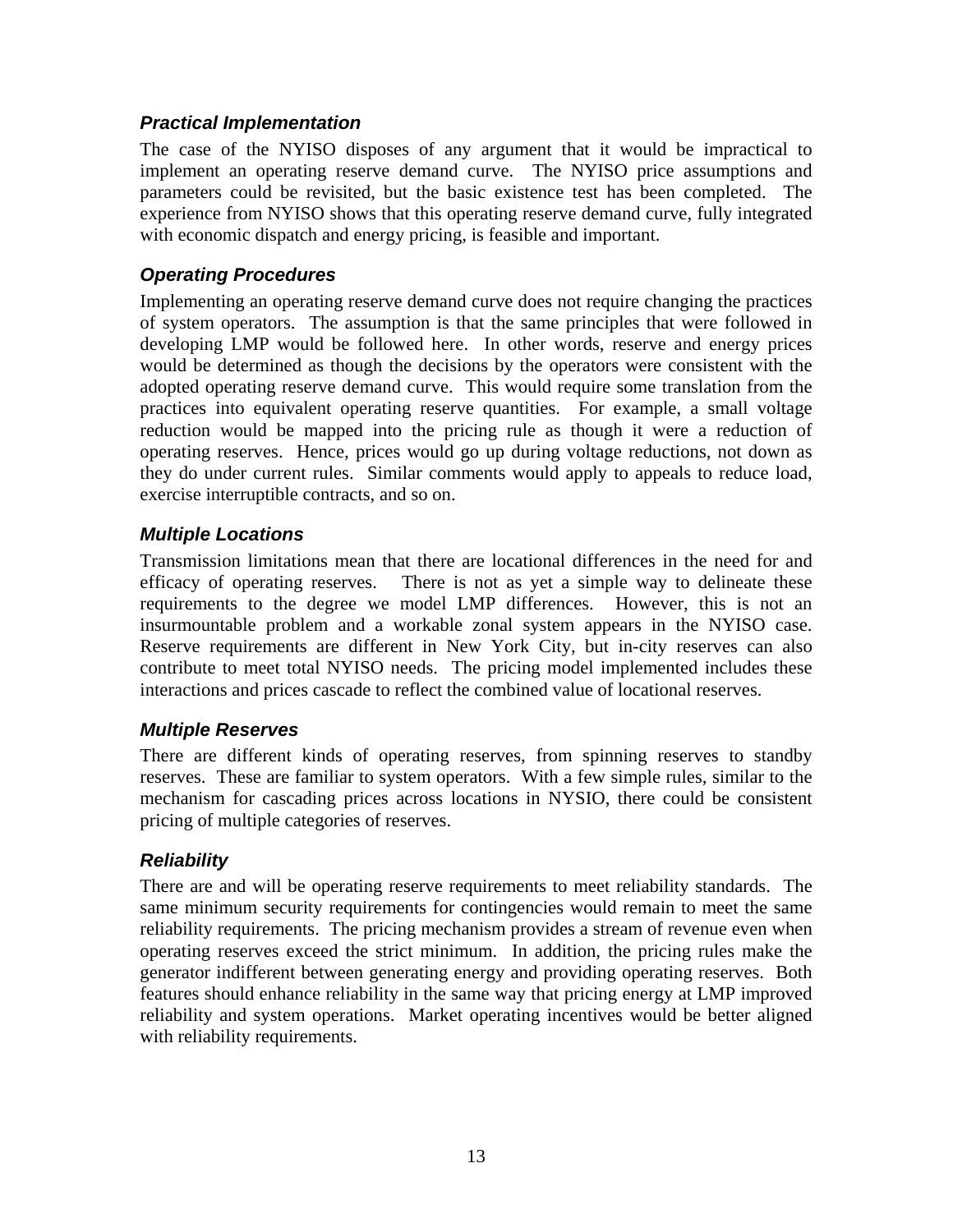#### *Market Power*

Introducing an operating reserve demand curve would increase scarcity prices. A natural assumption is that this would increase the problem of market power in electricity markets. Looking a little further, however, would reveal that the reverse may be true.

 The analysis of the change in incentives induced to exercise market power would be complicated because the change would affect both the level and the slope of the aggregate demand curve. But there is a simpler argument that the problem of market power would be substantially reduced because mitigation would be easier.

 The operating reserve demand curve is not likely to eliminate concerns about market power. Hence, the preferred little "r" methods of mitigation through the use of offer caps would continue to apply. But with the operating reserve demand curve there would be no need to raise offer caps in order to better approximate scarcity prices. Unlike the plan in Texas and the practice in Australia, more realistic scarcity pricing would not require higher or no limits on the offers by generators. Scarcity pricing would be driven by the operating reserve demand curve and not solely by the generators' offers. This would remove ambiguity from the analysis of high prices and distinguish (inefficient) economic withholding through high offers from (efficient) scarcity pricing derived from the operating reserve demand curve.

### *Hedging*

The operating reserve demand curve would likely raise both the average level of energy prices and the volatility of these prices in the spot market. It is difficult to imagine that this change would be politically feasible absent some mechanism to provide average hedges for small consumers.<sup>15</sup> However, there are ready models available that would be highly compatible with improved scarcity pricing. The Basic Generation Service auction in New Jersey provides a prominent example that would yield an easy means for hedging small customers with better scarcity pricing in PJM. Large customers with access to the wholesale market could arrange their own contracts to provide energy hedges. Importantly, this would avoid some of the vexing "deliverability" requirements that complicate other resource adequacy proposals.

### *Increased Costs*

1

The higher average energy costs from use of an operating reserve demand curve do not automatically translate into higher costs for customers. In the aggregate, there is an argument that costs would be lower.

 The "missing money" problem has given rise to various resource adequacy mandates that often involve contracting forward for "capacity." Assuming these are perfectly designed and work well, introduction of the operating reserve demand curve would not increase costs. The well-designed capacity programs are intended to net out the net energy market revenues to reduce the required capacity payments and just provide

<sup>&</sup>lt;sup>15</sup> William W. Hogan, "On An 'Energy Only' Electricity Market Design For Resource Adequacy," Center for Business and Government, John F. Kennedy School of Government, Harvard University, September 23, 2005, (available at www.whogan.com), pp. 26-33.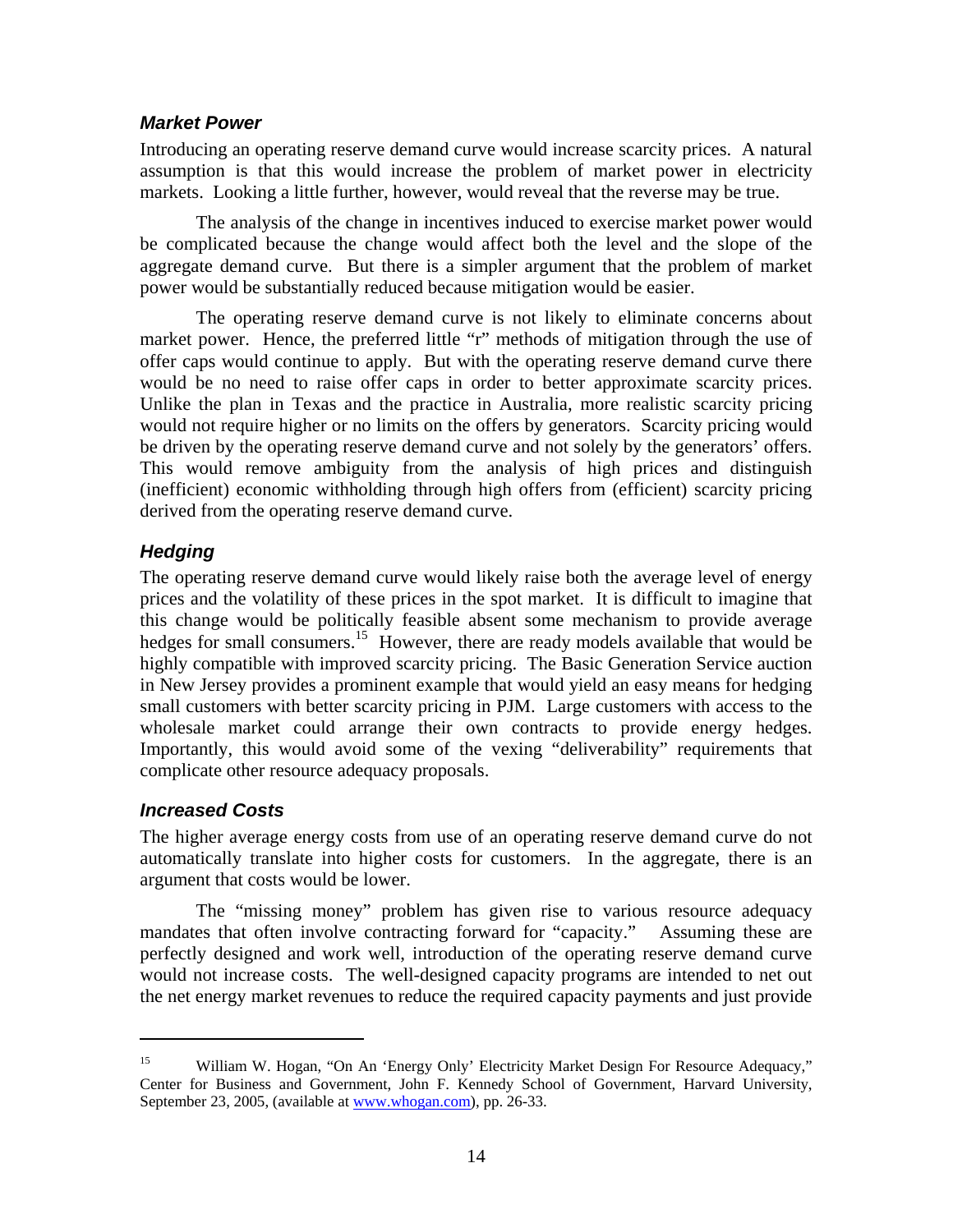the "missing money" needed. Hence, on average the use of the operating reserve demand curve would simply reallocate revenues from the capacity payment to the energy payment. The reallocation would result in a better match of prices and incentives to reflect operating conditions.

 However, if the resource adequacy models do not work as well as hoped, the operating reserve demand curve would provide an important tool to compensate for the mistakes and provide better incentives to meet the real reliability and operating requirements. Furthermore, the operating reserves demand curve and associated scarcity pricing would apply to all supply and demand, not just to those who were part of the resource adequacy program. The operating reserve demand curve could help reduce the real costs.

#### **Conclusion**

1

Inadequate demand response participation and infrastructure investment are both compelling problems in organized wholesale electricity markets. A common feature is the lack of adequate scarcity pricing and the resulting problem of missing money. The big "R" regulatory solutions often call for mandates and subsidies for favored programs. The little "r" regulatory solution would emphasize reforms of market design to improve scarcity pricing and provide other initiatives to support rather than replace market choices. Analysis of market designs points to the operating reserve demand curve as a missing piece of the picture that could precipitate a virtuous circle of complementary improvements in markets and the associated incentives. Furthermore, the operating reserve demand curve example illustrates the principle of designing and evaluating regulatory interventions to be compatible with the general wholesale electricity market framework. Absent the little "r" action to implement better scarcity pricing, the pressure will continue for more and bigger big "R" interventions. Leadership must come from the Commission. There is a well-established framework for crafting and evaluating market design initiatives. There is a clear problem, and the analysis outlined here points to a workable solution that uses regulation through design of the operating reserve demand curve to support a market approach with flexible incentives rather than mandates.

<sup>&</sup>lt;sup>i</sup> William W. Hogan is the Raymond Plank Professor of Global Energy Policy, John F. Kennedy School of Government, Harvard University and a Director of LECG, LLC. This paper draws on work for the Harvard Electricity Policy Group and the Harvard-Japan Project on Energy and the Environment. The author is or has been a consultant on electric market reform and transmission issues for Allegheny Electric Global Market, American Electric Power, American National Power, Australian Gas Light Company, Avista Energy, Barclays, Brazil Power Exchange Administrator (ASMAE), British National Grid Company, California Independent Energy Producers Association, California Independent System Operator, Calpine Corporation, Canadian Imperial Bank of Commerce, Centerpoint Energy, Central Maine Power Company, Chubu Electric Power Company, Citigroup, Comision Reguladora De Energia (CRE, Mexico), Commonwealth Edison Company, Conectiv, Constellation Power Source, Coral Power, Credit First Suisse Boston, Detroit Edison Company, Deutsche Bank, Duquesne Light Company, Dynegy, Edison Electric Institute, Edison Mission Energy, Electricity Corporation of New Zealand, Electric Power Supply Association, El Paso Electric, GPU Inc. (and the Supporting Companies of PJM), Exelon, GPU PowerNet Pty Ltd., GWF Energy, Independent Energy Producers Assn, ISO New England, Luz del Sur, Maine Public